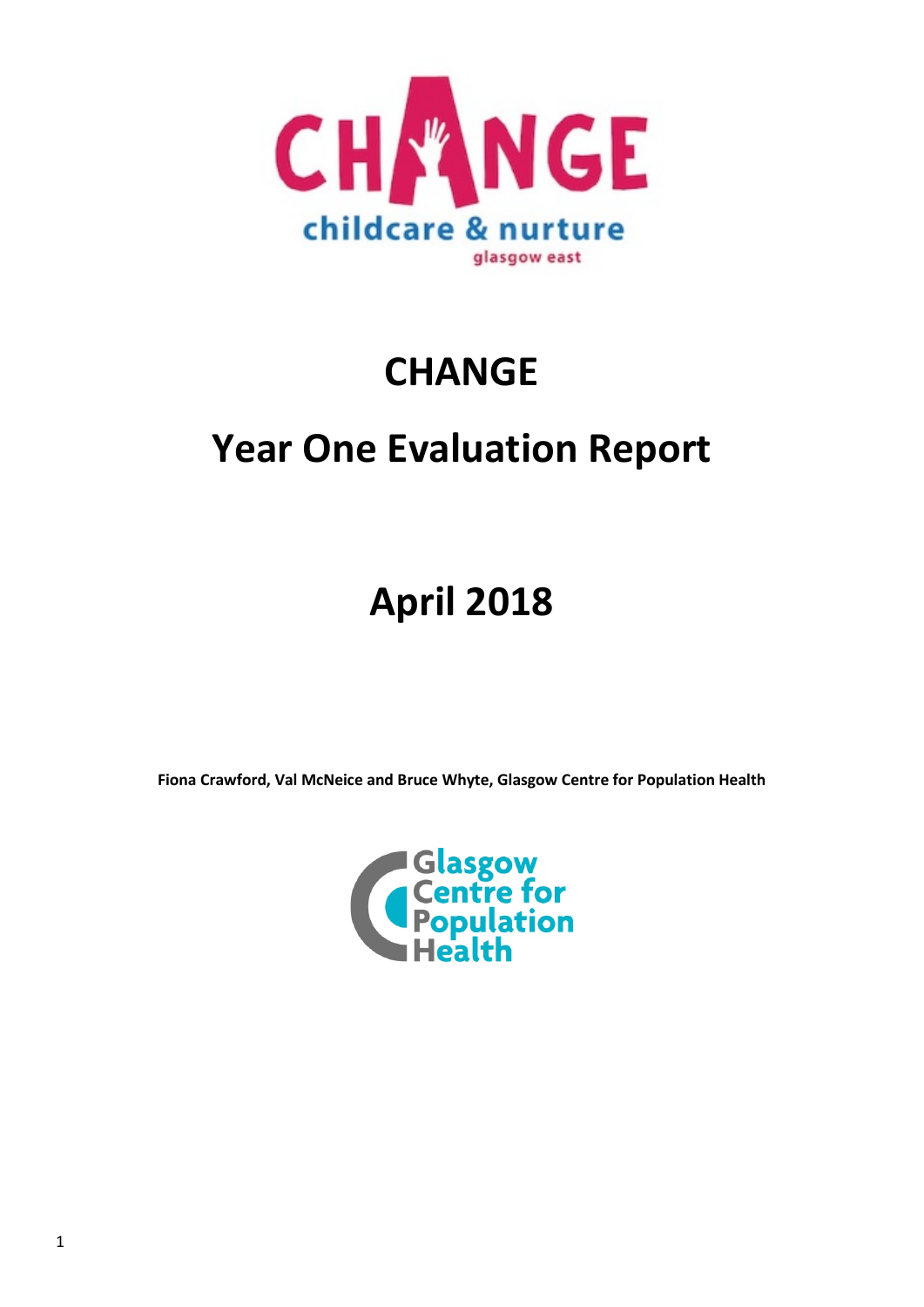#### **Acknowledgements**

The report authors would like to express their appreciation for key contributions to the year one evaluation of CHANGE by the project partners: namely Deborah Wason (NHS Health Scotland) and Beatrix von Wissmann (NHS Greater Glasgow and Clyde) for progressing the process evaluation; Louise Smith, Pauline Millar and Heather Douglas (Early Learning and Childcare, Glasgow City Council) for providing information on pre-school provision and establishments; Anthony O'Malley (Children in Scotland) for providing the information on 'out of school care' services and 'youth, play and multipurpose' services; members of the CHANGE evaluation group for guiding and supporting the work; and Judith and Pam at Dudleston Harkins Social Research Ltd for their work on the commissioned elements of the year one evaluation. Thank you.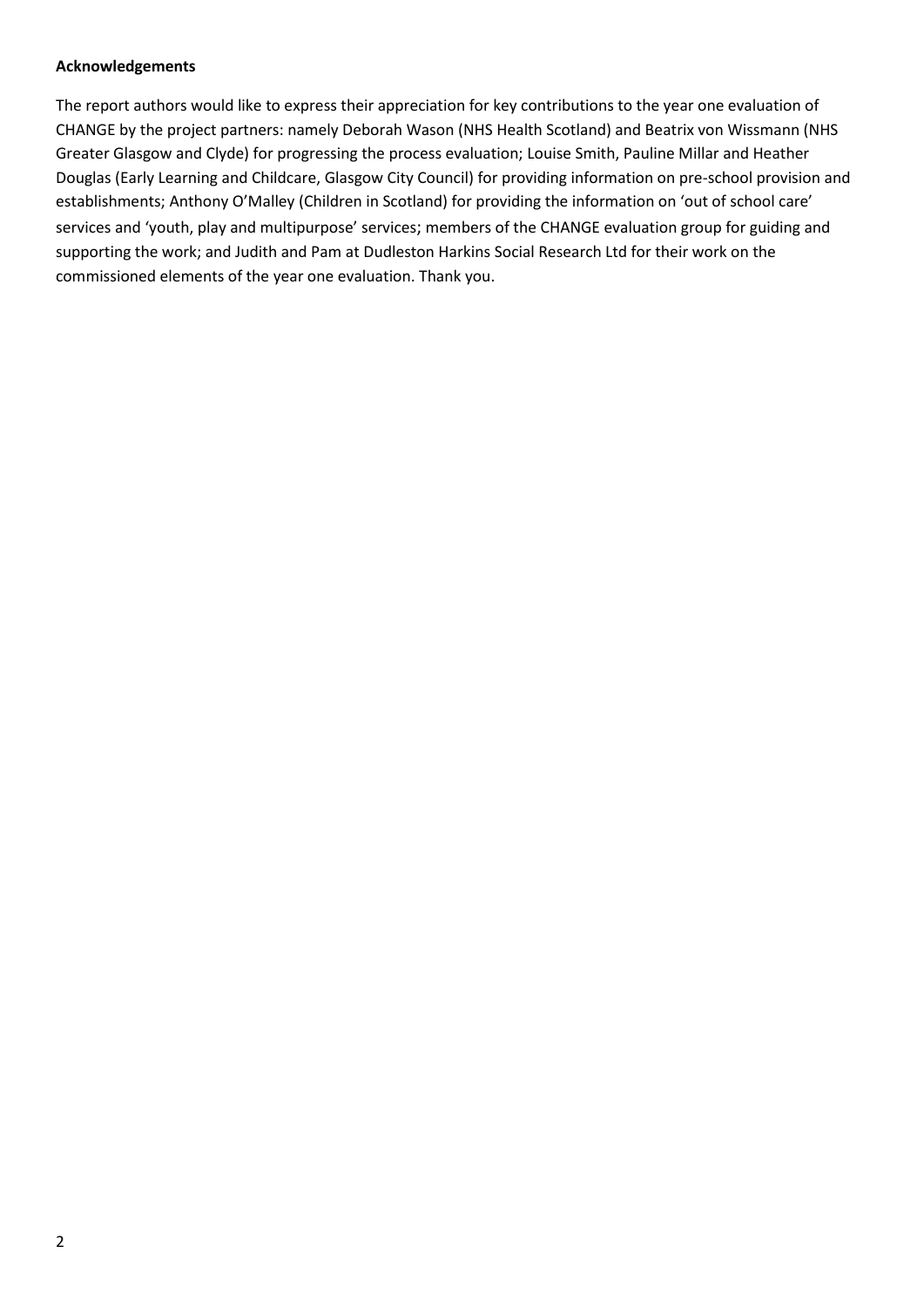## **Summary**

## **Background**

'Childcare and Nurture, Glasgow East' (CHANGE) is a three-year partnership project (2016-2019) led by Children in Scotland with funding from the Big Lottery. The project aims to work with local residents to create better childcare for communities in the east of Glasgow that best support children and their families. The Glasgow Centre for Population Health is responsible for evaluating the project. Overall, the evaluation aims to explore the impacts of creating a co-produced childcare model in the project area, specifically assessing: changes in uptake of childcare for 0-12 year old children in the project area; impacts on family wellbeing; perceptions of neighbourhood-based services; and access to social, recreational and economic opportunities for those families. A three-year evaluation plan has been agreed and is underway. This report presents year one evaluation findings.

## **Research aim**

To explore the impact of the creation of an innovative, co-produced childcare model in Calton/Bridgeton, Parkhead/Dalmarnock and Tollcross/West Shettleston on: utilisation of childcare amongst 0 to 12 year olds who engage with the project; family wellbeing; perceptions of neighbourhood-based services; and access to social, recreational and economic opportunities for families who engage with the project.

# **Methods**

Mixed methods were employed to gather data for the year one evaluation of CHANGE. These comprised:

- **1. Creating a profile of the CHANGE area and summarising childcare provision.**
- **2. Conducting primary research with parents and carers through survey work, interviews and focus groups.**
- **3. Conducting primary research with professionals through telephone interviews.**

# **Findings**

# **1. Area profile and childcare provision**

Approximately 45,000 people live in the CHANGE project area, which comprises Calton and Bridgeton, Parkhead and Dalmarnock and (the majority of) the Tollcross and West Shettleston neighbourhoods. Around 7,500 of the population are children (0-15 years of age) and of these, 3,000 are 0-4 years old. The CHANGE project area and its three neighbourhoods have altered over time in terms of population composition, socioeconomic status and health. The project area is one of the most deprived in Scotland. There are more children living in some parts of project area than others: nearly a quarter of the population of Parkhead and Dalmarnock (23%) are children; children make up a fifth of the population of Tollcross and West Shettleston (20%). In contrast, only 14% of Calton and Bridgeton's population are children, considerably below the Glasgow average. There are eight primary schools, one Additional Support for Learning (ASL) secondary school and two secondary schools in the project area.

At the point of data collection (at the end of October 2017), there were six council nurseries with 570 places, four private nurseries with 226 places and four voluntary sector nurseries with 184 places, providing a total of 980 available pre-school places. There were three registered childminders. There were 840 children with places at nurseries and a further 456 children who were on a waiting list (35%). Of these registrations, 1,043 were for local children and a further 253 registrations (20%) were from children living outside of the project area.

Less than 50% of four year olds from the overall project area had a place in a local nursery. The proportion of preschool children registered with a nursery in Calton and Bridgeton was very low, in contrast to the other neighbourhoods in the project area. However the timing of data extracts is important as registrations increase throughout the year. Between the end of October and January, when a second extract was taken, the proportion of pre-school children registered rose considerably – by 24% overall and by 34% among four year olds. The longest waiting lists were for local authority nurseries. At Parkhead Community Nursery, 58% of children registered were on a waiting list and at Silverdale Nursery the equivalent figure was 56%. The proportions of children on a waiting list increased with decreasing age. The majority of registered four year olds had places with only 9% on a waiting list, but 25% of registered three year olds were on a waiting list, 55% of two year olds and 78% of one year olds.

In terms of out-of-school care, there were five providers in the project area, catering for children from the age of four to 16 years of age (although the majority of users are primary school children). Overall there were 179 service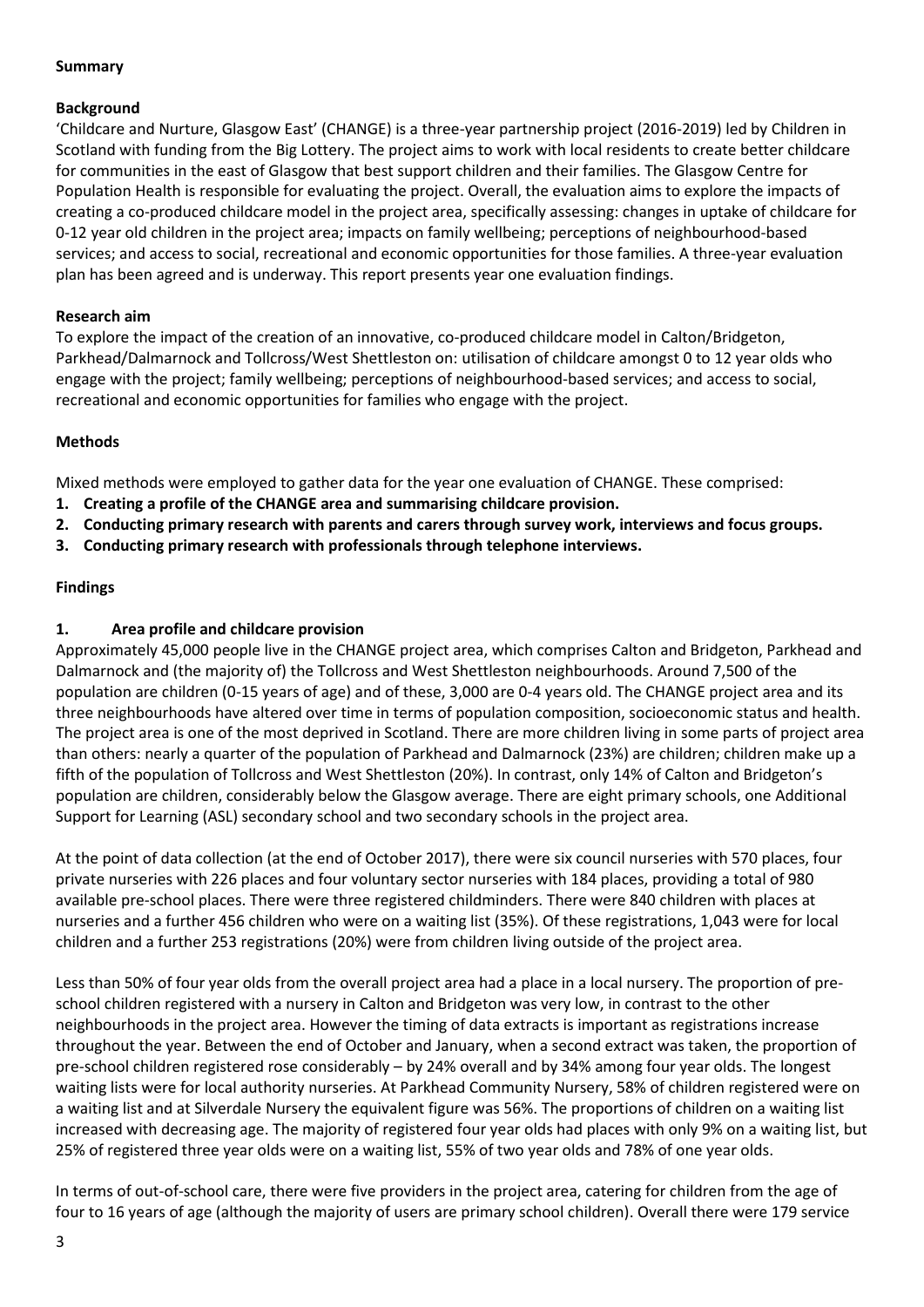users. Across all providers there was an overall working capacity of 163 places. In an area with a four to 14 years population of 4,709 children this equates to one out-of-school care place for every 29 children. There were seven 'youth, play and multipurpose services' providers in the project area, catering for children and young people from the age of four to 25 years of age. Across six of the seven providers (from whom we have data) there were approximately 993 weekly service users.

# **2. Primary research with parents and carers**

The research consisted of a face-to-face survey with parents/carers conducted at 16 childcare establishments including nurseries, out-of-school care and a school holiday club (n = 292), and qualitative research with parents/carers (n = 56) across the project area. Participants in the qualitative research came from different communities within the project area and included parents/carers who did and did not use childcare, parents from minority ethnic groups, kinship carers, foster parents, lone parents, parents of children of different ages and parents of children with additional support needs.

Survey respondents were predominantly female (77%), aged 35 years or younger (66%), and lived in SIMD Areas 1 or 2 (93%). Of the respondents, 47% had one child, 33% had two children and the remaining 21% had three or more children. The majority of respondents' children attended nursery, with 57% of these aged between three and four. Seventeen per cent of children were between 5 and 7 years and attended out-of-school care (OSC).

Parents who used childcare generally utilised a mixture of formal and informal provision. Nurseries were the most common form of childcare for pre-school children, due to the provision of free childcare for three and four year olds. Formal childcare for school age children could be a problem, with limited availability. It was most commonly used when the parent/carer was in employment or further education.

Free childcare was welcomed by all of the participating parents/carers. However, the current entitlement of 16 hours per week was not always enough for working parents/carers who spoke of struggling to pay for additional childcare to allow them to work/study or having difficulty in accessing informal childcare. Many had changed jobs or reduced their working hours to fit with the childcare they could access or afford.

Parents wanted better, clearer information regarding availability of childcare and how their nursery entitlement worked. Flexibility in operating hours, as well as an ability to cater for children with additional support needs, were also highlighted by parents as essential, but lacking.

# **3. Primary research with professionals**

Five interviews (four telephone; one in person) were carried out with professionals each of whom worked within the geographical area covered by CHANGE and had a role related to children and/or families. The interviews explored perceptions of current early learning and childcare provision, beliefs about what matters to families and the likely implications of more locally appropriate provision both for children and families and for the wider community.

The strongest theme from the interviews was accessibility of early learning and childcare, particularly in monetary terms (affordability). It was generally agreed that the number of nursery places available locally is too low to meet demand. The professionals interviewed felt that informal care was relied on by many parents to help them overcome a number of barriers, including affordability, and flexibility – shift work was mentioned as an issue in many cases.

Interviewees felt that early learning and childcare has an important role to play in wider family support and in the prevention of developmental and other issues, and to promote wellbeing. They viewed engagement with parents/families as a crucial step in ascertaining views on what the new childcare model should look like, as well as part of a model of wider family support based on established trusting relationships.

## **Proposed next steps**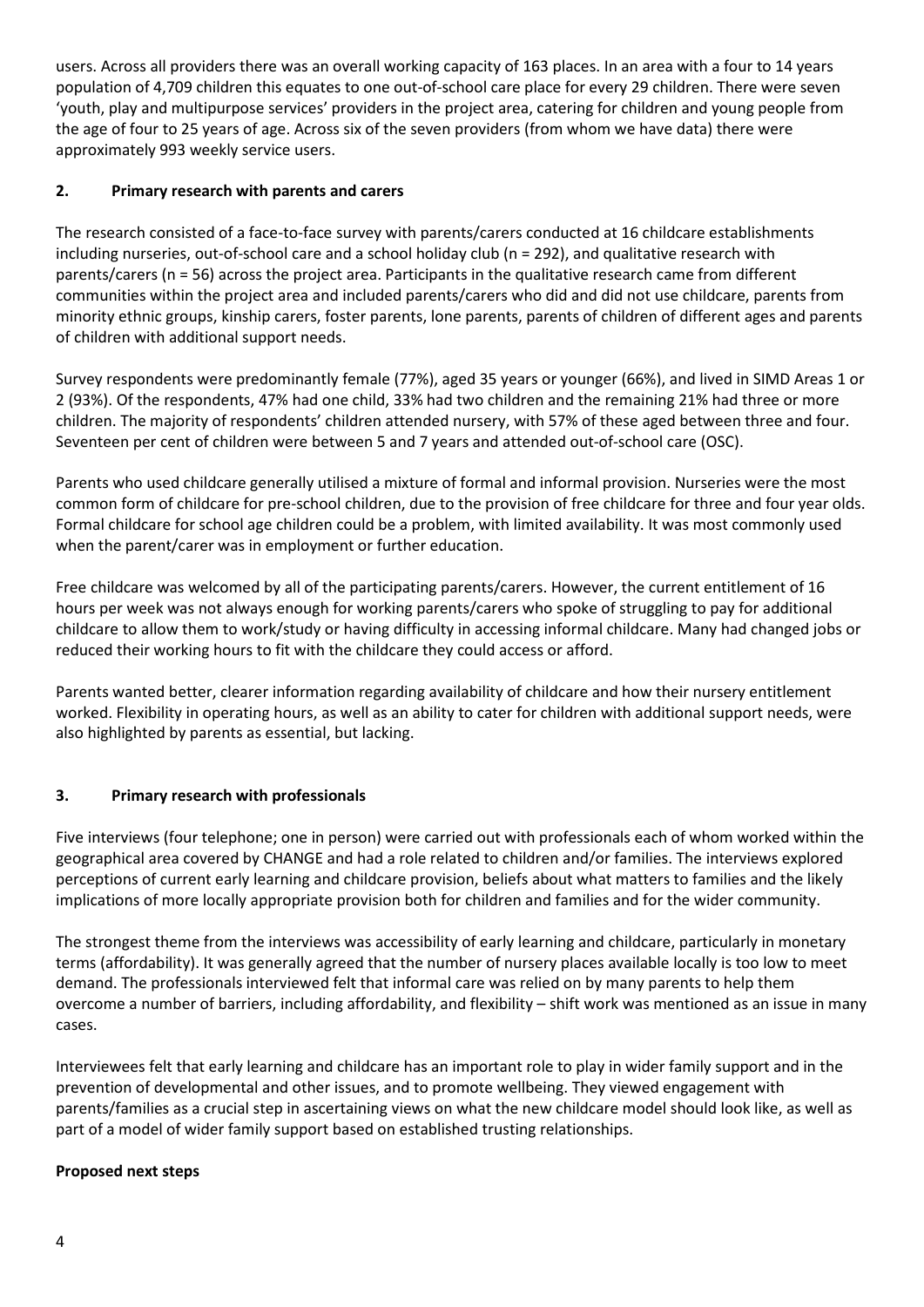There are a number of issues relating to the available data that it would be helpful to address for planning and evaluation purposes:

- 1. Agreement on the most appropriate time of year to benchmark childcare places and levels of utilisation for future annual comparisons.
- 2. Information not only on places taken up but on the hours of childcare (on a daily and weekly basis) that are used in pre-school establishments and in formal and (ideally) informal out of school provision.
- 3. Up-to-date information on costs of pre-school and out-of-school provision in the different sectors and establishments.
- 4. Accurate information on the number of asylum seeker and refugee children in the area (information on asylum seeker and refugee children is already available for children registered with a pre-school establishment).
- 5. Information on the numbers of children with additional support needs. This could be added to pre-school registrations but could also be assessed if a linkage between EMIS data (collected by the NHS) and the pre-school registration data were enabled.
- 6. Using an extract of pre-school child registrations (with a place or on a waiting list) for the whole of Glasgow will allow a more accurate benchmark of pre-school uptake to be created and compared over time.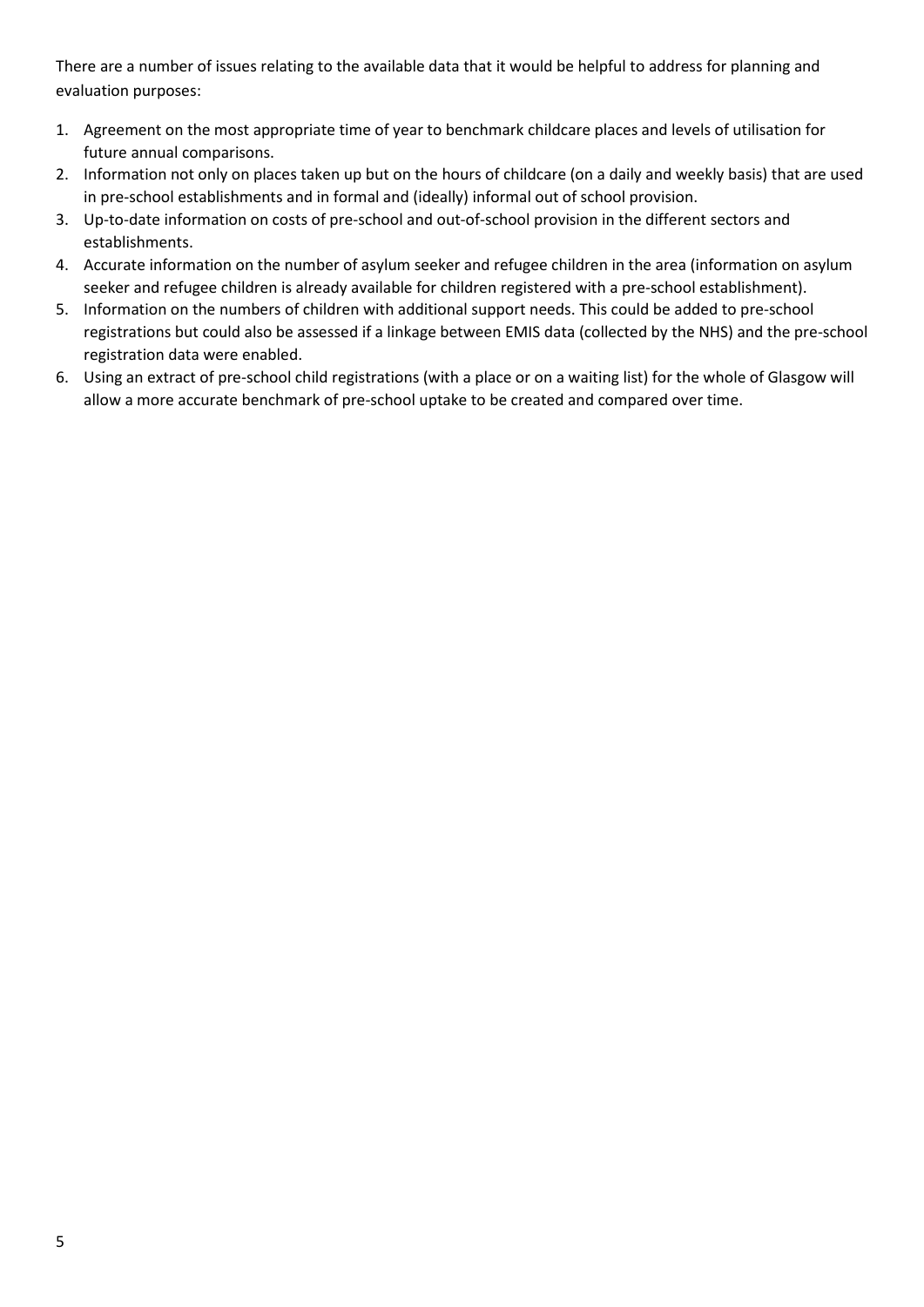# **Introduction:**

'Childcare and Nurture, Glasgow East' (CHANGE) is a three-year project (2016-2019) working to create better childcare for communities in the east of Glasgow. Led by Children in Scotland and funded by the Big Lottery Fund, CHANGE recognises that for many communities in Scotland the provision of affordable, accessible early years, afterschool and holiday care does not meet families' needs. Good quality, flexible, affordable childcare services can help to mitigate the impacts of deprivation and build foundations and resilience that support children for life. Therefore CHANGE aims to develop and implement a sustainably funded approach to the delivery of services that focus on families and the local area.

The project has three specific aims:

- 1. **To create capacity**. New registered childcare places will be created in the CHANGE areas of Glasgow (Calton/Bridgeton, Parkhead/Dalmarnock, and Tollcross/West Shettleston) for 0-12 year olds within a sustainable, long-term funding model.
- 2. **To support children and families**. An approach to childcare will be developed that builds relationships, engages with and supports children and families, working directly with families.
- 3. **To improve outcomes for children and families**. The service will positively impact on a range of individual, family and community outcomes.

The CHANGE project also aspires to share its childcare model so that it can be adapted and applied in other communities in Scotland. The project team is drawing on the existing assets of the project partners and working with them to embed new expectations of what can be achieved.

The Glasgow Centre for Population Health is the evaluation partner in CHANGE. A multi-agency group supports the evaluation, with representation from Children in Scotland, Glasgow City Council, NHS Greater Glasgow and Clyde and NHS Health Scotland. An evaluation plan has been developed and agreed with this group.

## **Aim and research questions:**

The aim of the evaluation is to explore what impact the creation of an innovative, co-produced childcare model in Calton/Bridgeton, Parkhead/Dalmarnock and Tollcross/West Shettleston has on:

- a) utilisation of childcare amongst 0 to 12 year olds who engage with the project;
- b) family wellbeing, perceptions of neighbourhood-based services and access to social, recreational and economic opportunities for those families who engage with the project.

The research questions are:

- 1. What impact does the project have on access to and utilisation of high quality childcare services by families of babies and children (up to 12 years) within the geographical area of the project?
- 2. What are parents/carers' perceptions of benefits/dis-benefits for babies and children who become involved in the project?
- 3. What are children's perceptions of the benefits/dis-benefits of engaging with the project?
- 4. For families who do not take up the offer of childcare through CHANGE, what are their main reasons?
- 5. Does CHANGE allow parents/carers to meaningfully engage in and influence decisions that affect them in the development of the childcare model?
- 6. Does an iterative, networking approach, increased service flexibility and redesign of childcare services confer wider community benefits for local people and for businesses such as increased social, recreational and economic opportunities?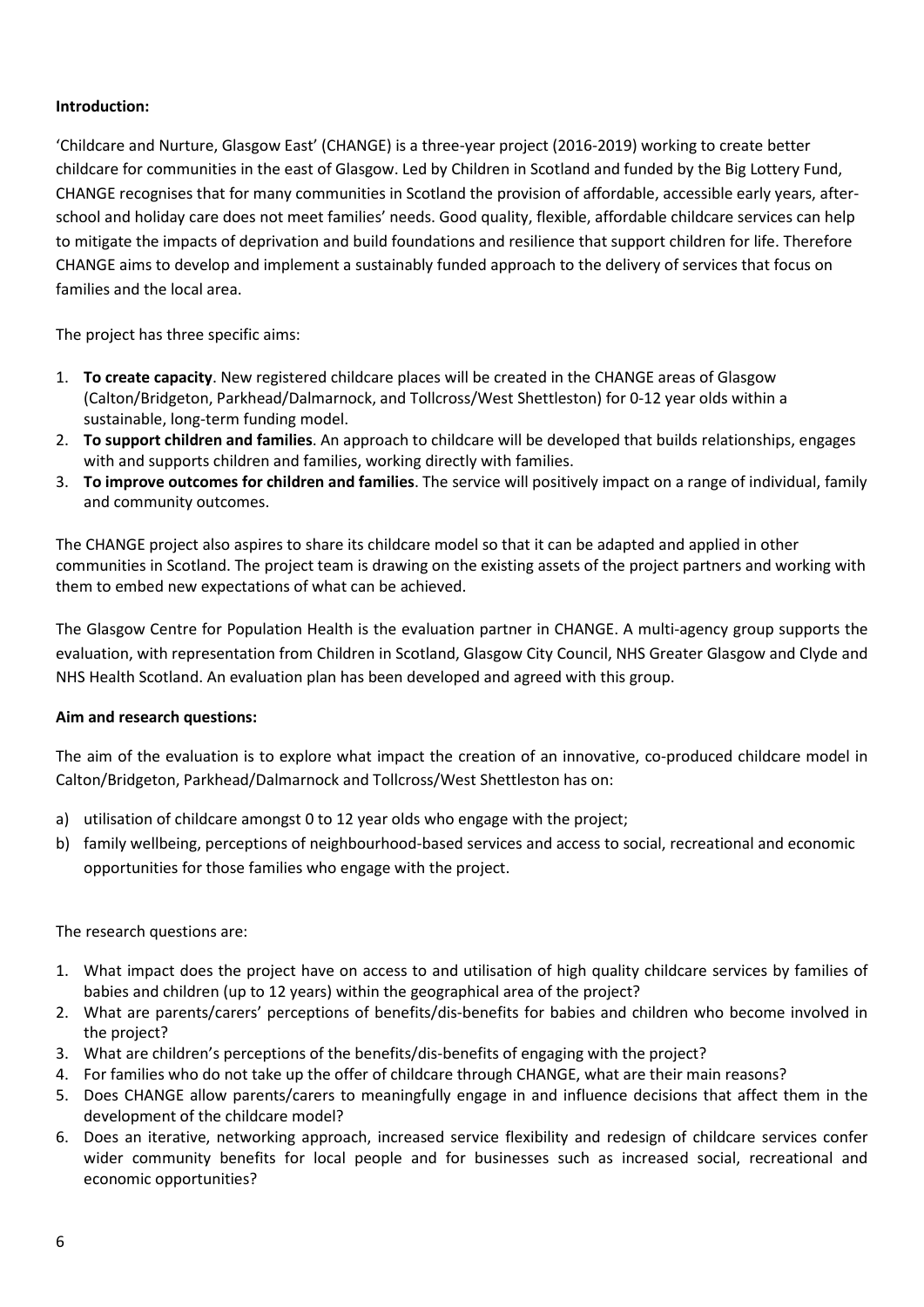A detailed plan for the year one evaluation is shown in Appendix 1

## **Methods:**

Mixed methods were employed to gather data for the year one evaluation of CHANGE. The work can be thought of in terms of three interrelated approaches:

- 1. Profiling the CHANGE area and summarising childcare provision.
- 2. Conducting primary research with parents and carers through survey work, interviews and focus groups.
- 3. Conducting primary research with professionals through telephone interviews.

The findings from each of these approaches are set out in turn below.

A separate, but related, process evaluation is discussed later in this report.

## **1. Profiling the CHANGE area and summary of early learning and childcare provision**

During the first year of the project, the evaluation team produced a profile of the CHANGE project area and a baseline summary of early learning and childcare provision and usage in the area.

## **Community profile**

In 2017, the evaluation team produced a report, entitled 'Children's circumstances, socio-demographic trends and general health in the CHANGE project area', which provided a description of demographic trends, children's circumstances, and general health in the three Glasgow neighbourhoods covered by the project. Key points are summarised below.

Approximately 45,000 people live in the CHANGE project area which is made up of Calton and Bridgeton, Parkhead and Dalmarnock and (the majority of) the Tollcross and West Shettleston neighbourhoods. Around 7,500 of this population are children (0-15 years of age) and of these, 3,000 are 0-4 years old. There are more children living in some parts of project area than others: nearly a quarter of the population of Parkhead and Dalmarnock (23%) are children; children make up a fifth of the population of Tollcross and West Shettleston (20%). In contrast, only 14% of Calton and Bridgeton's population are children; considerably below the Glasgow average. There are eight primary schools, one Additional Support for Learning (ASL) secondary school and two secondary schools in the project area.

Although the minority ethnic population of each neighbourhood has risen in the last 10 years, reflecting a general trend across Glasgow, there are still relatively few young people from a minority ethnic group: 16% of under 25s in Calton and Bridgeton, 9% in Parkhead and Dalmarnock, and 5% in Tollcross and West Shettleston.

The CHANGE project area and its three neighbourhoods have altered over time in terms of population composition, socioeconomic status and health. The project area is one of the most deprived in Scotland, with the Parkhead and Dalmarnock neighbourhood standing out as having the highest levels of child poverty and deprivation within the CHANGE area. The population of each neighbourhood dropped substantially during the 1970s. Over the last 40 years, the make-up of family households has changed dramatically – lone parent households now make up at least half of all households with children. However, there has been a steady upward trend in the proportion of women with higher level qualifications, particularly in Calton and Bridgeton, and also in the proportion of women who are economically active.

In relation to child health, prevalence of childhood obesity and poor dental health amongst children tends to be higher than the Glasgow average. Children in the project area have greater vulnerability and exposure to violence and crime. A higher than average proportion of pre-school children are assessed as having likely development difficulties compared to Glasgow as a whole. Referrals to child and adolescent mental health services and levels of disability are higher than the Glasgow average in Parkhead and Dalmarnock and in Tollcross and West Shettleston.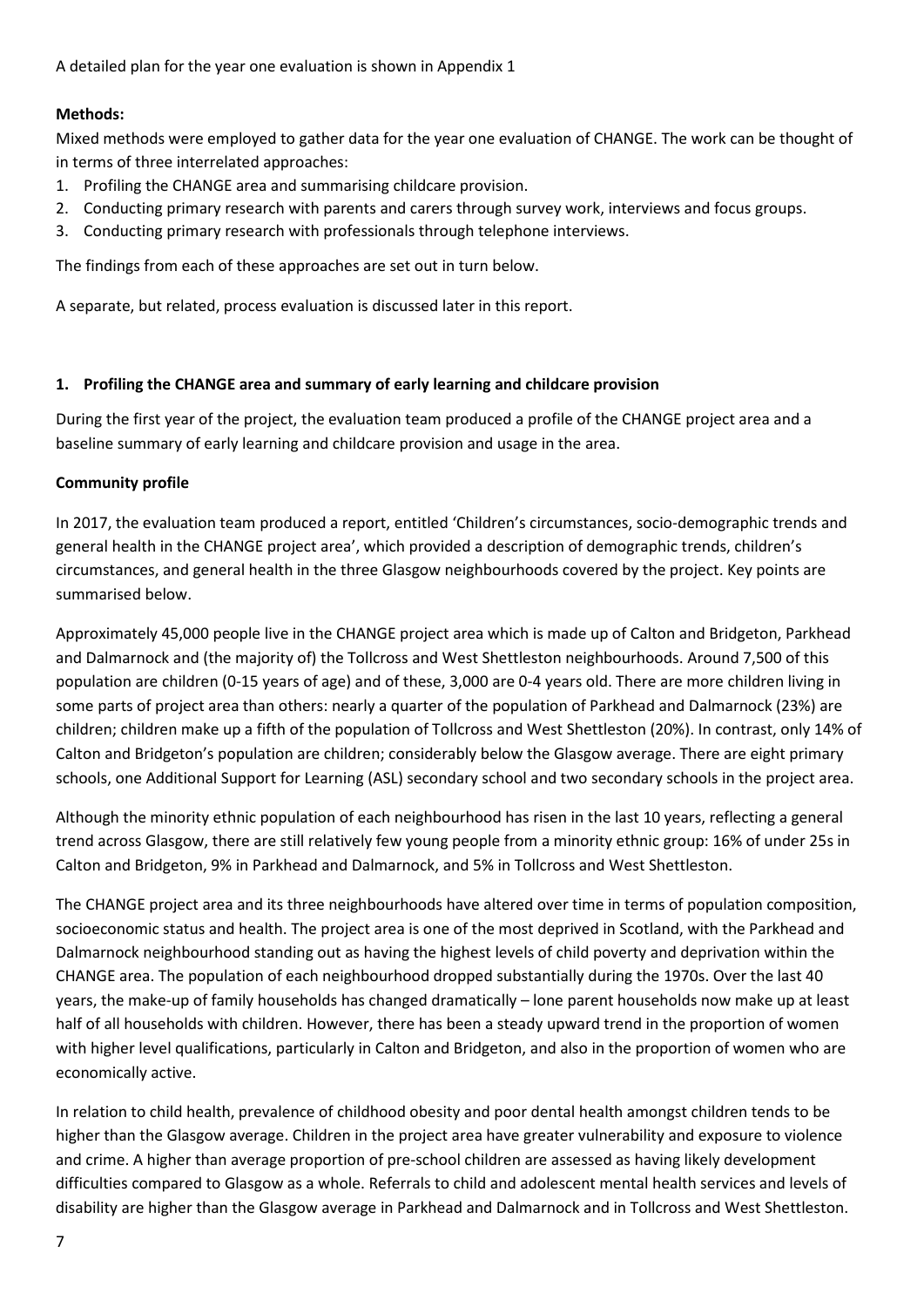Despite increases in life expectancy for both men and women in the project neighbourhoods, life expectancy and healthy life expectancy in these neighbourhoods is still significantly below the national and Glasgow average.

# **Summary of early learning and childcare usage and provision in the CHANGE project area**

Data on children in pre-school provision and children using out-of-school care and other children's services have been gathered for the project area.

Summary statistics are presented below which describe the provision and use of:

- (i) Pre-school care
- (ii) Out-of-school care
- (iii) Less formal 'youth, play and multipurpose services' within the CHANGE project area.

Childcare provision outside of the CHANGE area which has been used by children from within the project area has not been included in the analysis, unless specifically mentioned.

# **i. Pre-school care** (as at 31<sup>st</sup> October 2017):

Within the project area, there were six council nurseries with 570 places, four private nurseries with 226 places and four voluntary sector nurseries with 184 places, providing a total of 980 available pre-school places. There were three registered childminders. There were 840 children with places at nurseries and a further 456 children who were on a waiting list (35%). Of these registrations, 1,043 were for local children and a further 253 registrations (20%) were from children living outside of the project area. The graph below illustrates pre-school registration and waiting lists in nurseries in the CHANGE area.



The longest waiting lists were for local authority nurseries. At Parkhead Community Nursery, 58% of children registered were on a waiting list and at Silverdale Nursery the equivalent figure was 56%.

We can describe the proportion of children on a waiting list by sector with reference to a notional one hundred children with a place: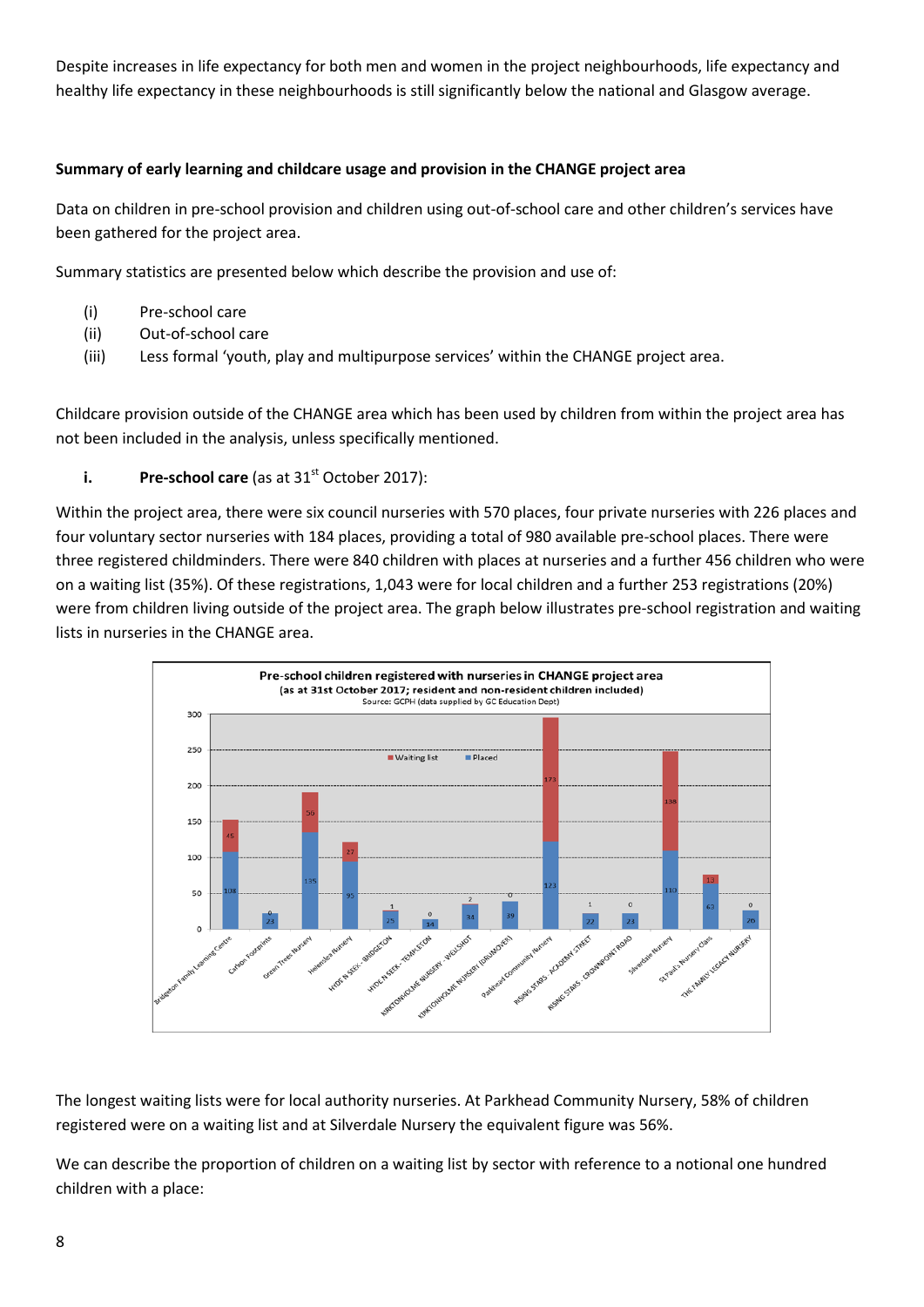- for every one hundred children in a voluntary sector nursery, there was one child on a waiting list
- for every one hundred children in a private sector nursery there were three children on a waiting list
- for every one hundred children in a term-time Council nursery there were 25 children on a waiting list
- and, for every one hundred children with a place at an all year round Council nursery, there were 87 children on a waiting list.

The proportions of children on a waiting list increased with decreasing age. The majority of registered four year olds had places with only 9% on a waiting list, but 25% of registered three year olds were on a waiting list, 55% of two year olds and 78% of one year olds.

Expressing registrations as a rate based on the pre-school population within the CHANGE area provides a population perspective: 44% of four year olds from the project area had a place in a nursery with a further four percent on a waiting list and 50% of three year olds had a place with a further 16% on a waiting list. In younger age groups there were far lower proportions registered and those on a waiting list outnumbered those with a place.

The capacity of nursery provision in the area is shown in Table 1 below.

|                                 | Places available by age range |         |         |              |                                 |  |
|---------------------------------|-------------------------------|---------|---------|--------------|---------------------------------|--|
| <b>IProvider</b>                | $0 - 2$                       | $2 - 3$ | $3 - 5$ | <b>Total</b> | <b>Proportion of all places</b> |  |
| Council                         | 45                            | 131     | 394     | 570          | 58%                             |  |
| Private                         | 65                            | 43      | 118     | 226          | 23%                             |  |
| Voluntary                       | 44                            | 52      | 88      | 184          | 19%                             |  |
| <b>All Providers</b>            | 154                           | 226     | 600     | 980          |                                 |  |
| <b>Proportion of all places</b> | 16%                           | 23%     | 61%     |              |                                 |  |

# **Table 1 – Pre-school places available by type of provider and age range in CHANGE area**

Of all pre-school places in the CHANGE area, 58% are provided in Council nurseries, 23% are in private nurseries and 19% are located in voluntary sector nurseries. This table also shows that the majority of pre-school places are for three to five year olds.

The timing of data extracts is important as registrations tend to rise during the school year. More recent data, based on an extract taken in early January 2018, showed a substantial increase in overall registrations (up by 24%) and in particular among four year olds (up by 34%). This extract, which included data from across Glasgow, also showed that 29% of four year olds resident in the CHANGE area were registered with nurseries outside the project area.

At the end of October 2017, Calton and Bridgeton had the lowest proportion of zero to four year old children registered with a pre-school place in the project area, 19%, in contrast to 32% in Parkhead and Dalmarnock. It is notable that the proportion of four year old children registered from each neighbourhood had risen significantly by early January 2018.

At 31<sup>st</sup> October 2017, black or minority ethnic children made up 17% of registrations. Among children from the project area, there were 47 children from asylum seeker families and 16 children from refugee families registered at CHANGE nurseries.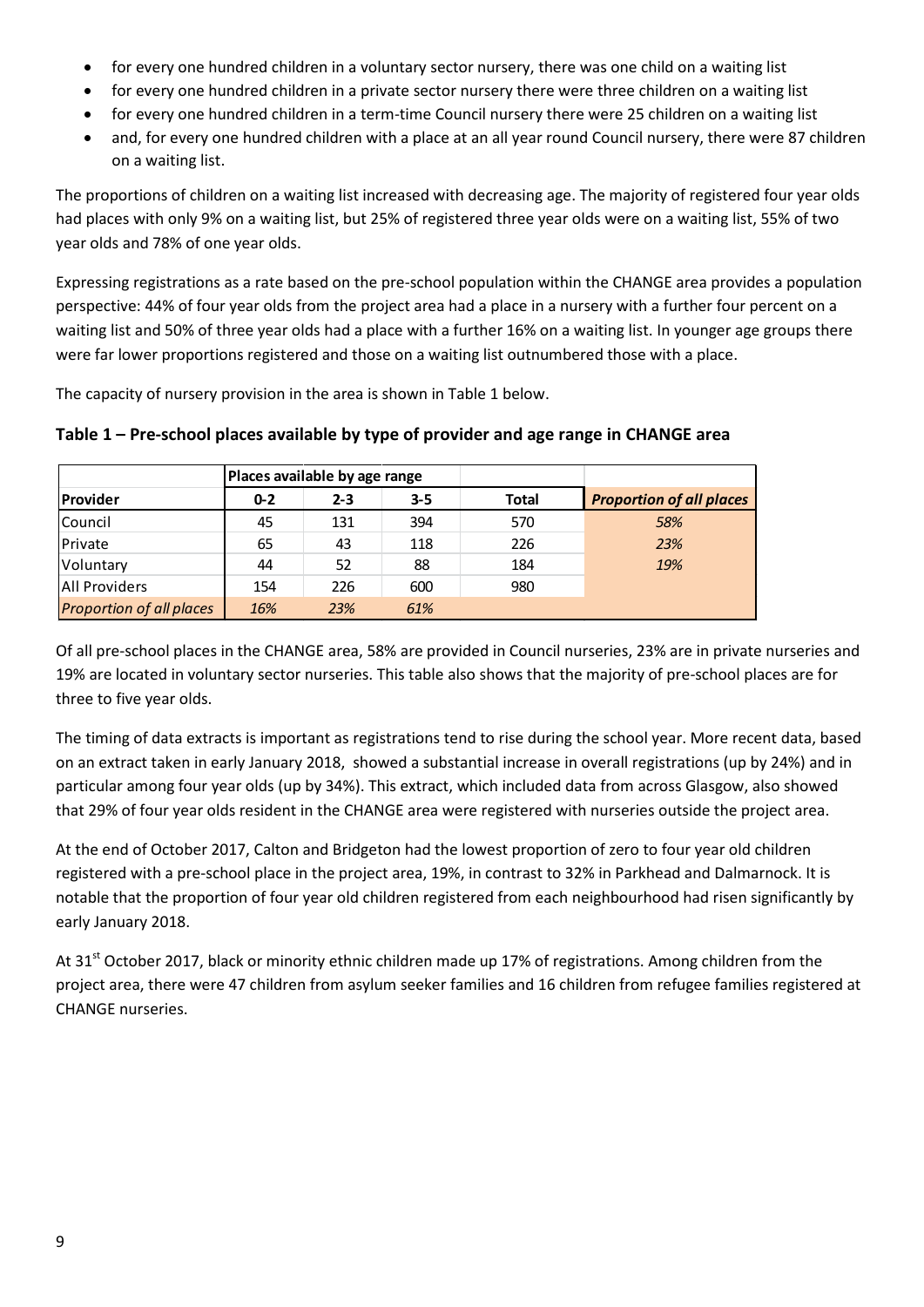## **ii. Out-of-school care** (as at November 2017):

There were five providers in the project area, catering for children from the age of four to 16 years of age (although the majority of users are primary school children). Overall there were 179 service users. Across all providers there was an overall working capacity of 163 places. In an area with a four to 14 years population of 4,709 children this equates to one out-of-school care place for every 29 children.

# **iii. Youth, play and multipurpose services** (as at November 2017):

There were seven providers in the project area, catering for children and young people from the age of four to 25 years of age.

Across six of the seven providers (from whom we have data) there were approximately 993 weekly service users. However, one child can attend different services and appear as a service user under each service and may also attend a service more than once per week.

# **Discussion**

The profiling exercise highlighted that people who live in the CHANGE project area experience challenging life circumstances in relation to their physical, social and economic environment and their health and wellbeing compared to the rest of Glasgow. The population of all three neighbourhoods dropped substantially during the 1970s due to large-scale demolition of privately rented and owner-occupied tenements, the removal and demolition of many shops and amenities, population movement to the peripheral housing estates and the broader impacts of deindustrialisation. Over the same period the make-up of family households changed dramatically and today lone parent households make up at least half of all households with children.

On most socioeconomic measures the project area remains one of the most deprived in Scotland, with the Parkhead and Dalmarnock neighbourhood standing out as having the highest levels of child poverty and deprivation within the CHANGE area and indeed, nationally. There are differences in the structure of the population across the project area with more children living in some parts of project area than others. These differences do not seem to be reflected in the current distribution and usage of pre-school early learning and childcare and are likely to reflect variation in the distribution, type, capacity and cost of local nursery provision.

At the end of October 2017, less than 50% of four year olds from the overall project area had a place in a local nursery. The proportion of pre-school children registered with a nursery in Calton and Bridgeton was very low, in contrast to the other neighbourhoods in the project area. Out-of-school care services appear to be scarce with only one out-of-school care place for every 29 school aged children. Clearly children and young people are also accessing less formal services (the youth, play and multi-purpose services), but without further more detailed information it is unclear to what extent formal childcare services are being supplemented by less formal provision.

For evaluation purposes better information is required not only on uptake of places but also on the hours of childcare that are used. Agreement is needed on the most appropriate time of year to benchmark childcare places and levels of utilisation, as pre-school registrations clearly rise during the school year. To monitor access and inclusion, better information is required on the numbers of children with additional support needs and also the number of children in the local population from an asylum seeker or refugee family.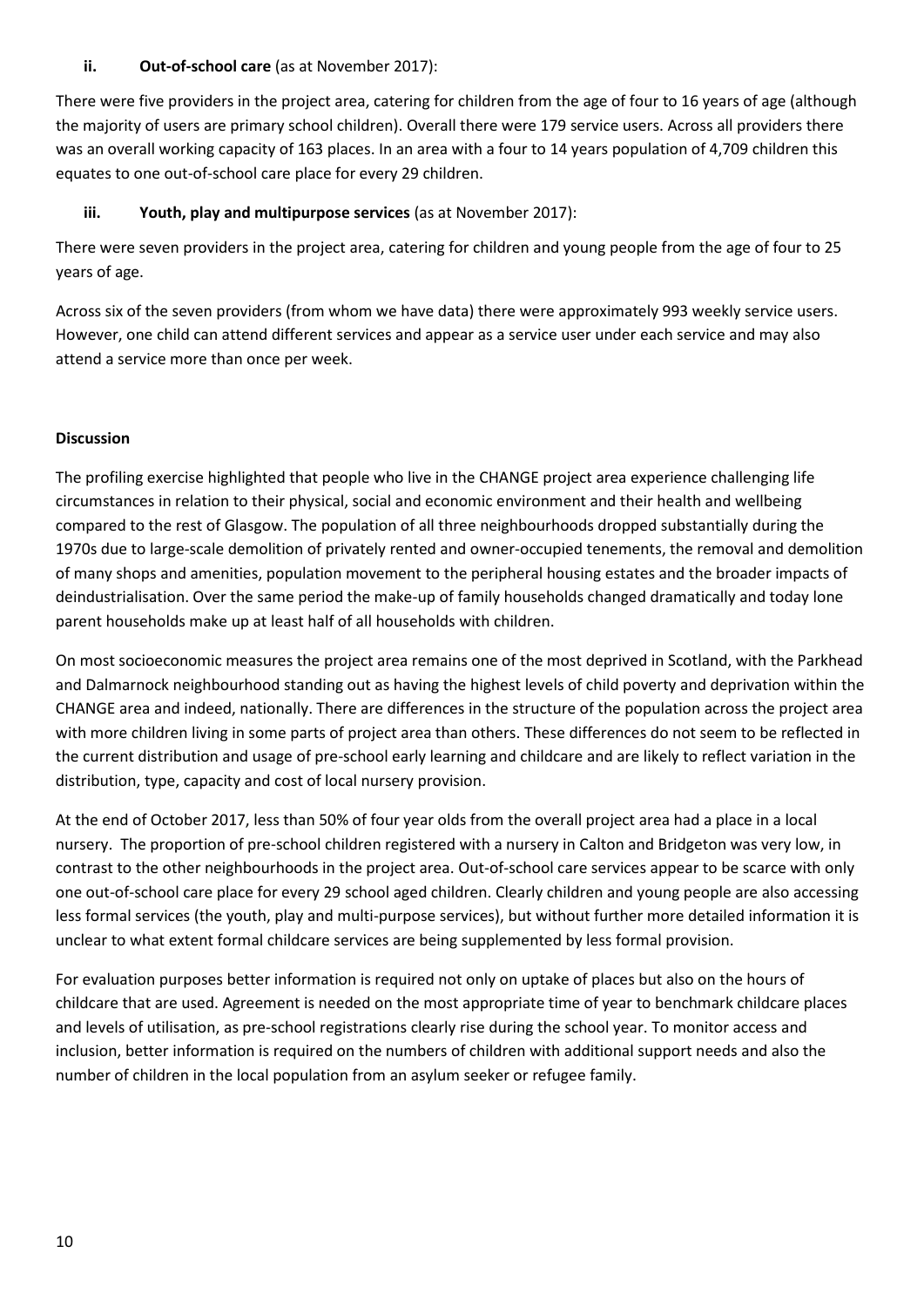## **2. Primary research with parents and carers**

Dudleston Harkins Social Research Ltd was commissioned by GCPH to conduct a mixed method research project, which formed this second part of the year one evaluation of CHANGE.

The research consisted of a face-to-face survey with parents/carers conducted at 16 childcare establishments including nurseries, out-of-school care and a school holiday club (n = 292), and qualitative research (interviews and focus groups) with parents/carers (n = 56) which took place during September and October 2017 across the project area.

For context, it should be noted that the Scottish Government provides funding for 600 hours of free early learning and childcare every year (approximately 16 hours per week during term-time) for children aged three and four years old. Some two year old children also qualify for these free hours if their family meets certain criteria. One nursery involved in the research (Silverdale) is a second phase pilot site for the provision of 1,140 hours per year of early learning and childcare provision (approximately 30 hours per week during term-time) which will be available to all families with children aged three and four (and some aged two) by 2020 under new Scottish Government policy.

# *Demographic profile of research participants*

In terms of the survey, the majority of respondents were female (77%), aged 35 years or younger (66%), and lived in SIMD Areas 1 or 2 (93%). Of the respondents, 47% had one child, 33% had two children and the remaining 21% had three or more children. The majority of children attended nursery, with 57% of these children being aged between three and four reflecting the free pre-school provision. Seventeen per cent of children were between 5 and 7 years of age and attended out-of-school care (OSC).

Participants in the qualitative research came from different communities within the project area and included parents/carers who did and did not use childcare, parents from minority ethnic groups, kinship carers, foster parents, lone parents, parents of children of different ages and parents of children with additional support needs.

## *Use of childcare*

Parents who used childcare generally utilised a mixture of formal and informal provision. Fifty percent of their children attended childcare for up to 15 hours a week, 40% attended between 15 and 30 hours, while 10% attended for more than 30 hours. The majority of children attended the childcare establishment on 5 days each week (68%).

Nurseries were the most common form of childcare for pre-school children, due to the provision of free childcare for three and four year olds. Formal childcare for school age children could be a problem, with limited availability. This was the main reason why many parents/carers relied on informal care, with some children accessing OSC. Formal childcare was most commonly used when the parent/carer was in employment or further education. At the time of the research many parents were not accessing formal childcare due to the cost, or the limited availability and inflexibility of statutory provision.

Free childcare was welcomed by all of the participating parents/carers. However, the current entitlement of 16 hours per week was not always enough for working parents/carers who spoke of struggling to pay for additional childcare to allow them to work/study or having difficulty in accessing informal childcare. Many had changed jobs or reduced their working hours to fit with the childcare they could access or afford.

There was very positive feedback from the parents/carers using the increased entitlement of 30 hours per week of statutory free childcare which was being piloted at Silverdale Nursery. The additional hours were a major benefit to working/studying parents/carers and helped to limit the stress they experienced in balancing formal and informal childcare.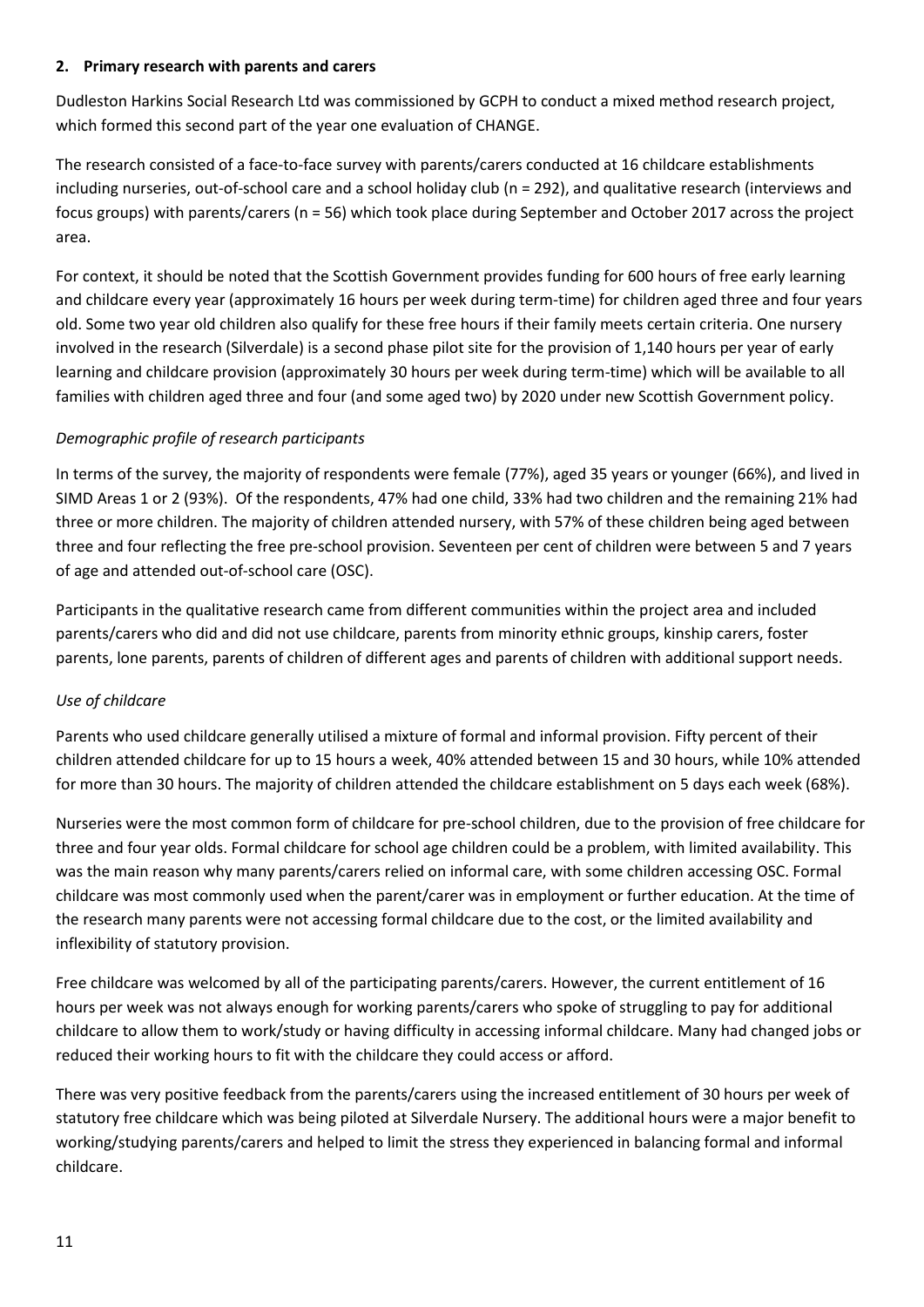# *Benefits of childcare*

In terms of formal childcare, participants felt that benefits included their children's emotional and social development, preparation for school, including their child becoming accustomed to a structured environment, and development of independence.

Benefits of informal childcare provision included affordability and flexibility. Some parents/carers had more trust and confidence in a friend or relative, and preferred their child to be in what they felt was a more nurturing, familiar environment. Informal childcare was often used to provide 'wrap-around care' to supplement formal provision.

## *Reasons for using childcare*

The survey findings indicated that participants' reasons for choosing a childcare establishment appeared to be a balance between practicality and finding a quality establishment with a good reputation. To illustrate, the most common responses were that the establishment was close to work or home (84%), and the quality of the establishment: that the establishment had good facilities (31%) and a good reputation (29%).

While their child or children were in childcare, six out of ten respondents were in paid employment, 12% studied or were in education, while just under a quarter (24%) used the time for housework and shopping.

Qualitative research participants' reasons for using childcare centred on education and employment, cost, the age of the child, and the free provision of childcare for three and four year olds.

## *Barriers*

A range of barriers in accessing early learning and childcare were cited by participants.

Knowing where, when or how to apply for childcare was an issue. Parents/carers talked about difficulties in finding out what was available in terms of childcare and to what they were entitled. The availability of childcare was reported as a problem, with the existence of long waiting lists, especially for local authority nurseries and out-ofschool care.

Many working parents felt they were a lower priority for local authority childcare and so had to use more expensive private establishments which, in some cases, prevented the parents/carers from being in employment. There was also inflexibility in opening hours and in parents/carers being able to change their sessions to adapt to shift patterns.

There was seen to be a particular gap in dedicated childcare facilities for children with additional support needs, including both nursery provision and out-of-school care. Staff in mainstream childcare establishments were reported to be lacking in experience and training to care for children with additional support needs. There were also perceived limitations in relation to childminders in terms of quality and cost and a view that nurseries were able to provide a wider range of benefits to young children than childminders. Again, the analysis presented earlier in the report supports this finding as there are only three registered childminders operating in the project area.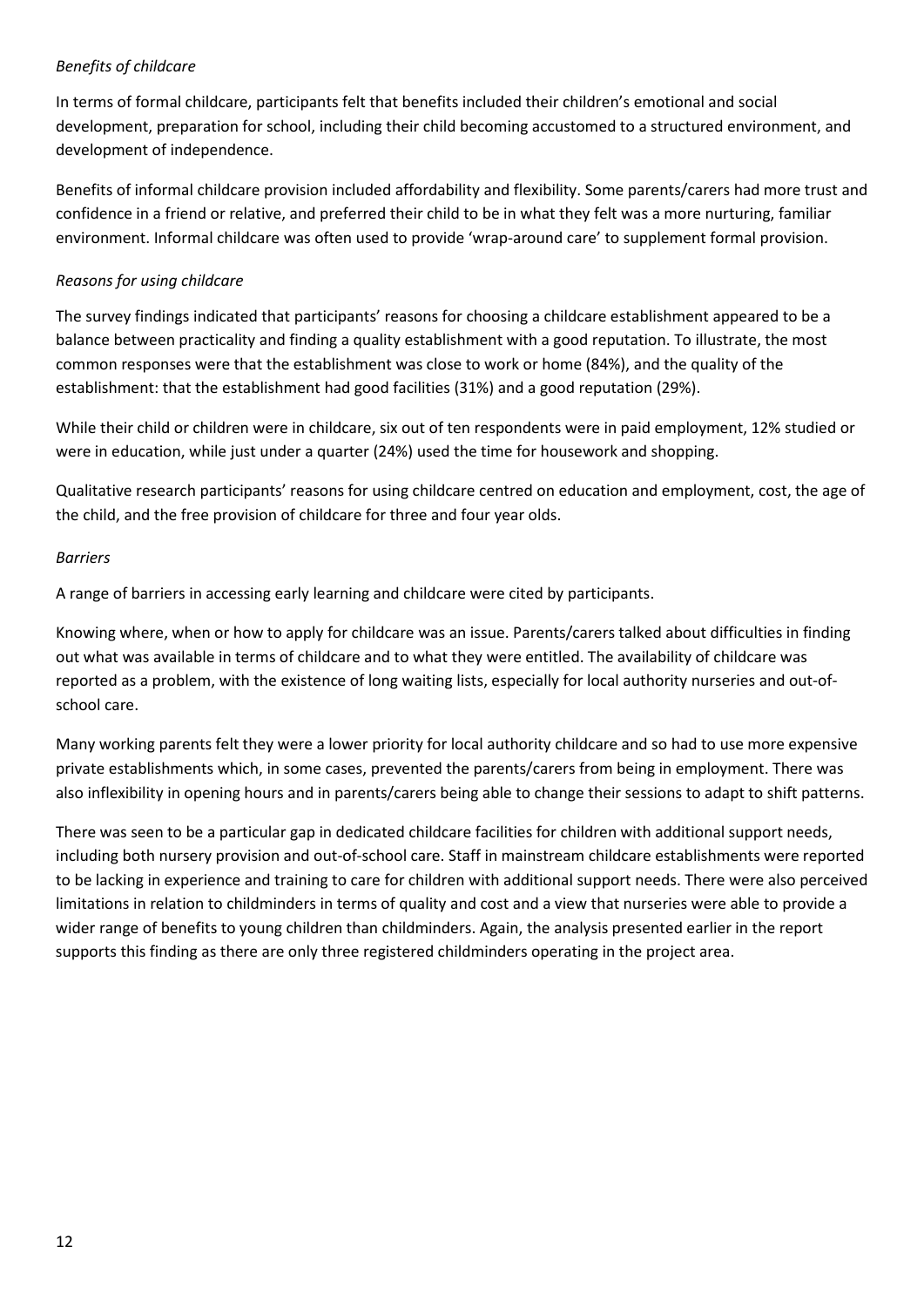## **3. Primary research with professionals**

Five interviews (four telephone; one in person) were carried out with professionals each of whom worked within the geographical area covered by CHANGE and had a role related to children and/or families. The interviews explored perceptions of current early learning and childcare provision, beliefs about what matters to families and the likely implications of more locally appropriate provision both for children and families and for the wider community.

The interviews were recorded, and extensive notes were written up after each interview. These notes were subsequently analysed and coded by theme. The following themes emerged:

## *Consultation, engagement and inclusion*

It was felt that putting families at the centre of decision-making is crucial to developing a new model of early learning and childcare.

*"If there was something that they [families] could take a key role in their children's learning and development in a meaningful, not patronising, stimulating way, I feel that would be welcomed by families."* 

*"…for real systems change the families need to be at the heart of that. We need that bottom up approach; they need to be at the centre of that and really encouraged by people working alongside them to drive that."* 

Where families are at the heart of decision making, a range of benefits were mentioned – increased uptake of training and employment and improved family life/cohesiveness came through most strongly.

One interviewee spoke of engagement with families changing as a child grows up:

*"The older the young people get the less likely we are to be directly involved with families… Children take on the responsibility themselves so we deal with young people directly."*

#### *Structures, systems and services*

Questions were raised about systems change and how to put this into practice. For example, one interviewee was concerned about translating government policy into positive change on the ground, whilst others stressed that real change to the delivery of early learning and childcare will only come about when families are engaged with and listened to.

Different types of service were spoken of, again with an emphasis on informal childcare.

*"We see increasingly a number of grandparents being the childcare provider because we have… working families where shifts are, it's night work, and there's not a local childcare provider that offers overnight other than a childminder. But then for many of our families it's that trust aspect about an individual childminder."*

A number of solutions were proposed in terms of more locally-relevant childcare model. For example:

*"I would prefer to see a nice model of somewhere that parents could go with their children and spend time with their children. Maybe not the whole time but some good quality time with their children where they're spending time engaging in activities together as a wee family rather than having that well, you take the child, you go to work. You know?"* 

#### *Support and prevention*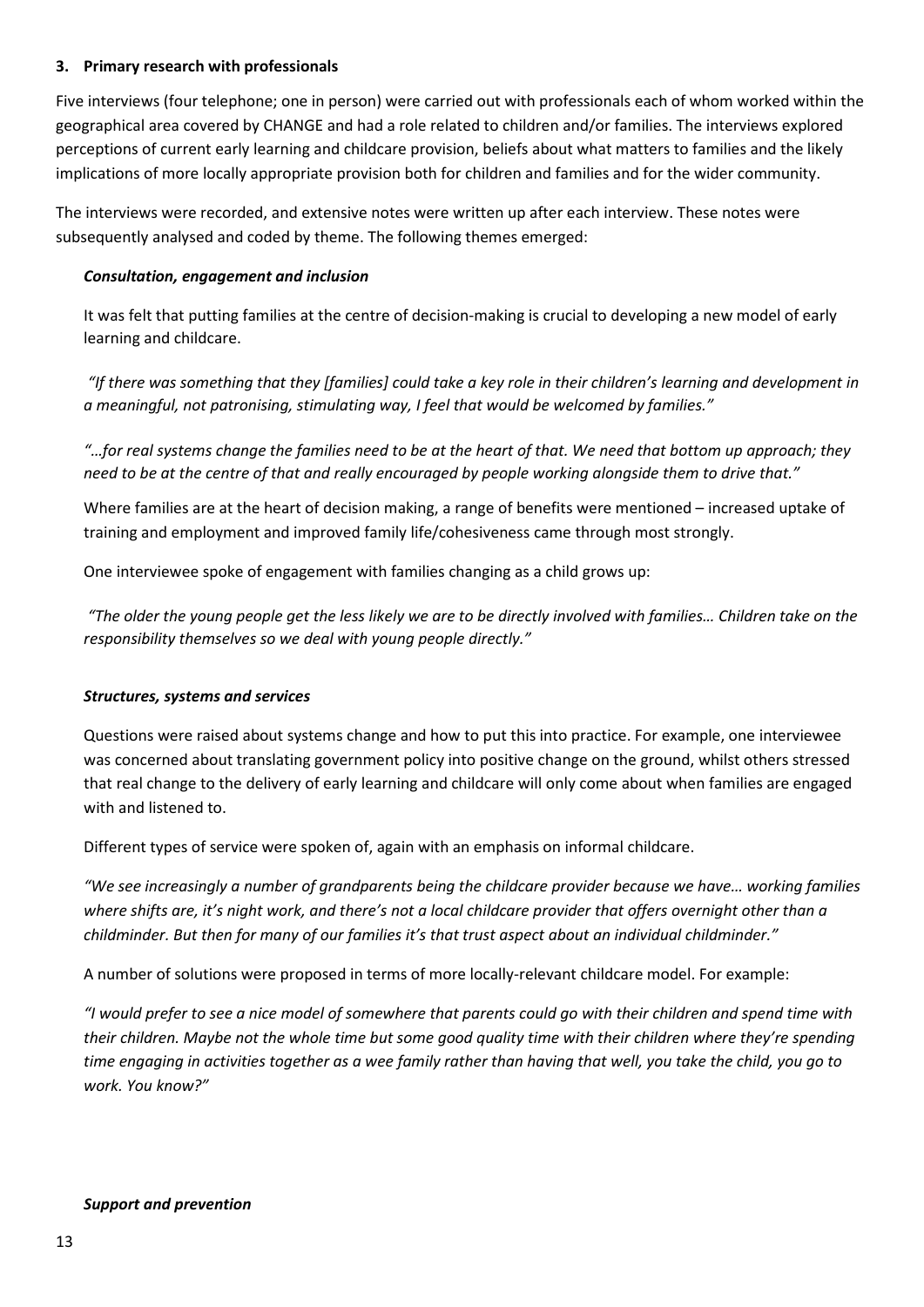Interviewees felt that early learning and childcare has an important role to play in wider family support and in the prevention of developmental and other issues, and to promote wellbeing.

*"…it's so crucial that we get those early years correct. We want people not just to survive but to thrive and it starts there."*

*"We're seeing children coming into primary education who are x months behind because they haven't had that environment. We see parents who are not confident to play with their children, never mind learn, so there's a wellbeing aspect that's huge as well."* 

One interviewee wanted to ensure that a wider cohort of parents could access a nursery place for their child to aid with parental loneliness and social isolation, particularly for refugee and asylum seeking families.

## *Accessibility*

The strongest theme from the interviews was accessibility of early learning and childcare, particularly in monetary terms (affordability). It was generally agreed that the number of nursery places available locally is too low to meet demand.

*"I just don't think there's enough places. They say that children get so many hours but there's just not enough places to give them hours because a lot of our families are looking for nursery places."* 

The professionals interviewed felt that informal care was relied on by many parents to help them overcome a number of barriers, including affordability, and flexibility – shift work was mentioned as an issue in many cases.

#### *Relationships*

There was much discussion about the importance of building strong trusting relationships with parents and carers and about establishments having good relationships with other services and sectors to aid wider family support.

*"Trust is especially an issue for very vulnerable families."* 

There were diverging views from across the interviews about children spending time away from their family.

*"All the evidence points to the child under three is better with the parent, or the primary carer, in a good relationship and the learning will be enriched through that good relationship. Are we breaking down relationships now? Are we saying that at two you go to nursery for those additional hours…? That worries me a wee bit. That worries me about the quality of family life and sometimes the pressure we put families under."* 

*"It's about giving access to other things. Knowing that your child is being educated well ultimately gives you the opportunity to do whatever positive stuff you want to do… I think there's value in making sure that kids have got access to their number one people – their parents. But at the same time I think it's healthy to have other activities to do and also from a working point of view earning money is positive. It's a balance."* 

#### *Personal development and employment*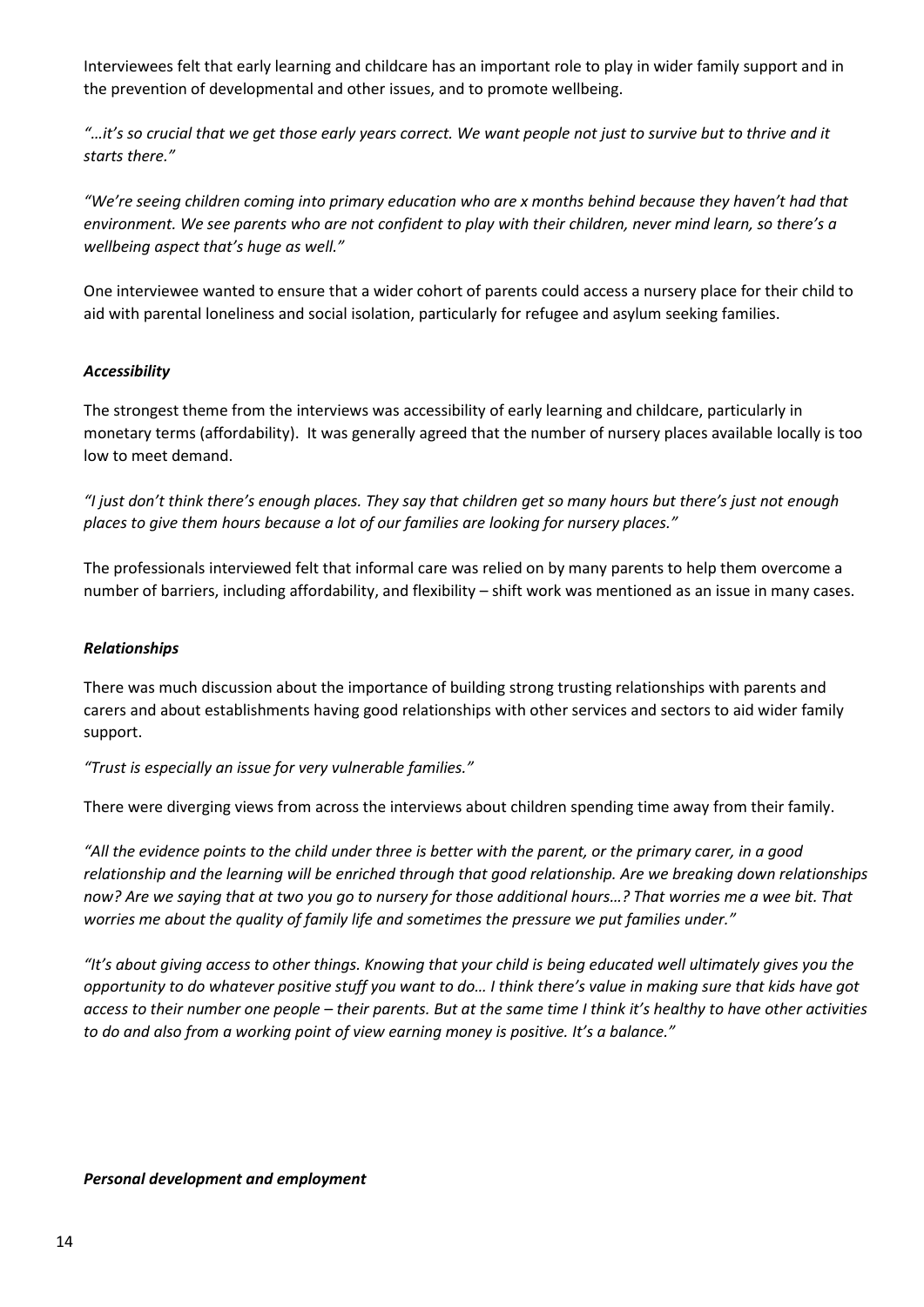Interviewees spoke of an aspiration that early learning and childcare might better support families more broadly so that they can access training or employment opportunities, should they wish to. However, it was recognised that childcare provision needs to change for this to happen.

*"We're supposed to be getting people back into work but they cannae get into work if they cannae get their kid a placement, or they feel that's not a very good childcare place…"*

*"The reality is if you can take away certain barriers it's clearly going to increase the opportunity to allow more choices for parents to pursue."*

A point was raised about differences between private and statutory sector childcare which presents an issue for the employment of staff in childcare roles.

*"How do you ensure quality if you're giving the private sector and the statutory sector an opportunity to look after the same child when… the person in the private establishment is getting paid half, if not less, than the person in the statutory establishment. Are they going to look at fair pay? Are they going to look at giving people a working, liveable wage? Because just now that doesn't happen in the private sector."* 

## *Quality and sustainability*

The quality of the early learning and childcare environment was a strong theme across the interviews.

*"It must be a quality service – which doesn't come cheap…but the quality of service is crucial; absolutely crucial."* 

A quality service was viewed by some as an important step in the prevention of a range of health, wellbeing and social issues, and therefore great investment could be justified.

*"In an ideal world I'd be putting as much money as I could in prevention techniques rather than dealing with the problem."* 

However, questions were raised about how a quality, flexible, accessible and affordable service could be provided on a sustainable basis.

*"There's got to be something that's a viable activity otherwise you'll build a brand new place and you'll put things in but unless you can get this all wrapped up in a good social enterprise then you're going to be struggling."* 

*"I think quality should be at the top because this is our next generation. Quality should absolutely be at the top. But that won't happen because quality is going to cost. And that's a problem."*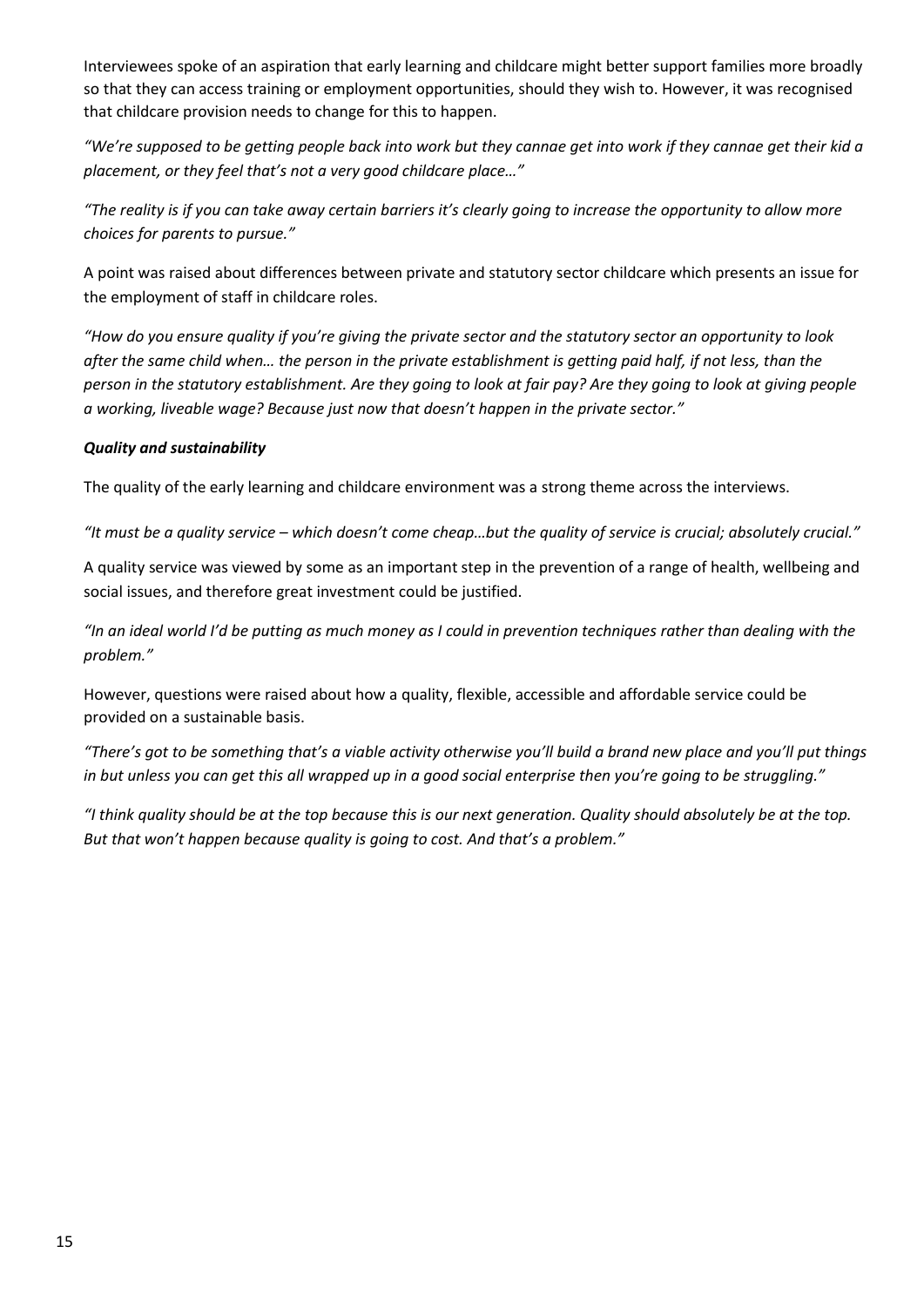## **Process evaluation of CHANGE:**

A separate but related process evaluation has been planned and was agreed at the December 2017 CHANGE Board Meeting. The process work is underway although not yet in a position to report.

The aim of process evaluation is to describe the intervention put in place by the CHANGE project and understand how the activities, processes and mechanisms of the project impact on and contribute to the interim and final outcomes of the project. This includes identifying what contextual factors contributed to the success of the project and whether there were factors which acted as barriers to the achievement of the desired outcomes.

The process evaluation is asking the following questions:

- 1. In the course of implementation, did the project adhere to the original principles it espoused i.e. that the needs of the child and community remain central; that the family is the decision maker as to use of childcare; that the project is based on an economically sustainable model of childcare and that the project is using meaningful community engagement approaches.
- 2. Was the project faithful to its expressed mode of delivery i.e. that services are delivered through partnership working; that the project will deliver a model of childcare that is a solution to the needs of the children and families in the project area; that a mixed childcare market for 0-12 year olds is created in the project area, including childcare services that can be delivered directly into the home.
- 3. Was the project of an appropriate scale to deliver what was required?
- 4. How were decisions made about the project?
- 5. What external factors and assumptions impacted on delivery of the model as envisaged at the start?

Questions 1 to 4 address the description of the intervention as well as the evaluation of the fidelity and quality of its implementation. Question 5 identifies the contextual factors impacting on the intervention as well as clarifying the causal assumptions (description). This work will sit alongside that outcome evaluation, to investigate whether the hypothesised causal mechanisms can explain the observed interplay of input (implementation and context) and outcomes. A fuller account of the process evaluation will be included in the Year Two evaluation report.

## **Discussion:**

At the end of year one the evaluation team has gathered a range of baseline quantitative and qualitative data to inform the ongoing evaluation. Through the qualitative research, parents and carers expressed a desire for the provision of good quality, affordable, accessible childcare in the local area, and the professionals interviewed were also very supportive of a high quality, accessible and sustainable service. Quantitative analysis illustrated that less than 50 percent of four year olds living in the CHANGE area were registered with a nursery at the end of October 2017 and there was a variation in uptake between neighbourhoods within the project area. However registrations increase during the school year and a later extract taken in January 2018 showed a 24% increase in registrations.

For children aged under five years old (particularly between two and five years old), the preferred position of almost all parents involved in the research was for their child to be in nursery due to the many perceived benefits. However, parents/carers faced a range of barriers to their child accessing formal childcare with the most significant being cost and availability. Parents wanted better, clearer information regarding availability of childcare and how their nursery entitlement worked. Flexibility in operating hours, as well as an ability to cater for children with additional support needs, were also highlighted by parents as essential, but lacking. Professional interviewees viewed engagement with parents/families as a crucial step in ascertaining views on what the new childcare model should look like, as well as part of a model of wider family support based on established trusting relationships.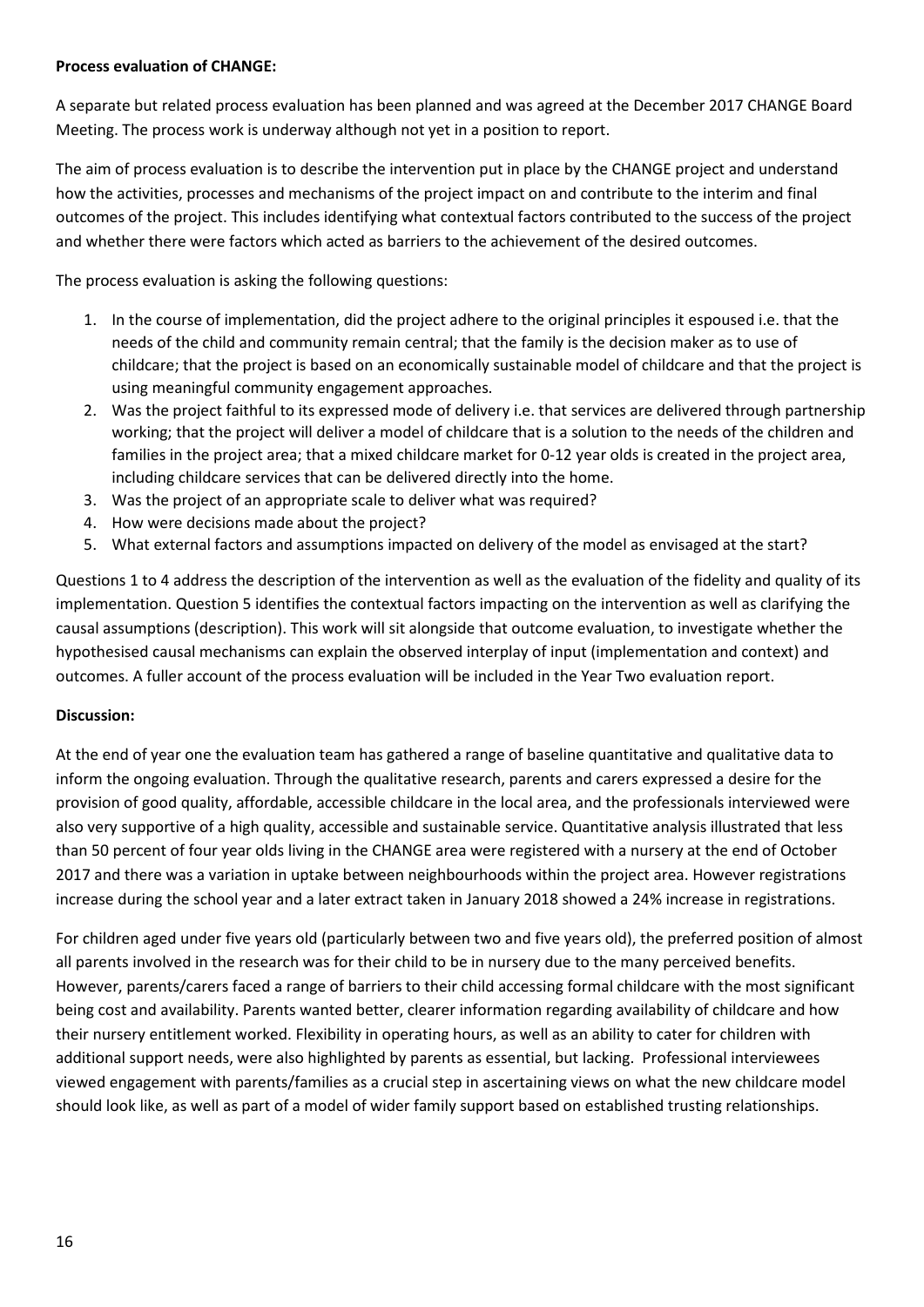## **Proposed next steps**

This report has provided a picture of the current community context in the CHANGE area and baseline information on early learning and childcare provision and utilisation for pre-school children, as well as more limited information on out-of-school care and youth services. There are a number of issues relating to the data currently available that it would be helpful to address for planning and evaluation purposes:

- 1) Agreement on the most appropriate time of year to benchmark childcare places and levels of utilisation for future annual comparisons. (Given that registrations rise during the school year, the date of data extraction can affect these statistics quite considerably; a standard date of data extraction, preferably matching the date of the pupil census, would make sense.)
- 2) Information not only on places taken up but on the hours of childcare (on a daily and weekly basis) that are used in pre-school establishments and in formal and (ideally) informal out of school provision.
- 3) Up-to-date information on costs of pre-school and out-of-school provision in the different sectors and establishments.
- 4) Accurate information on the number of asylum seeker and refugee children in the area. (Information on asylum seeker and refugee children is already available for children registered with a pre-school establishment).
- 5) Information on the numbers of children with additional support needs. This could be added to pre-school registrations but could also be assessed if a linkage between EMIS data (collected by the NHS) and the pre-school registration data were enabled.
- 6) Using an extract of pre-school child registrations (with a place or on a waiting list) for the whole of Glasgow will allow a more accurate benchmark of pre-school uptake to be created and compared over time.

Access to this information would help the CHANGE evaluation team to assess whether current levels of access for children from different neighbourhoods and population groups is equitable and sufficient and would inform future planning of an accessible, successful, sustainable model.

> *Fiona Crawford, Val McNeice & Bruce Whyte March 2018*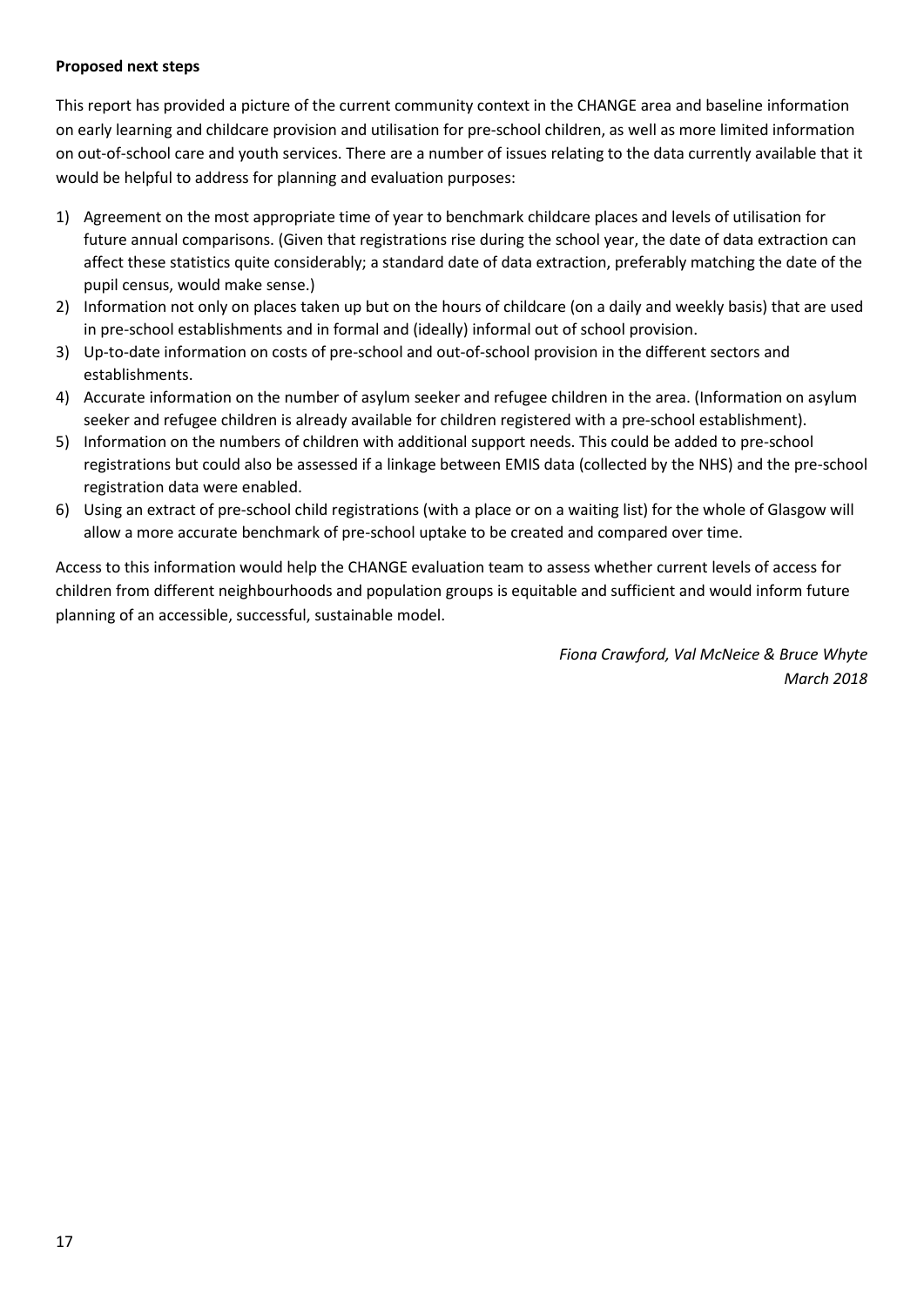| Appendix 1 - Year One evaluation plan                  |                                                                         |                                                                                         |                                          |  |  |  |
|--------------------------------------------------------|-------------------------------------------------------------------------|-----------------------------------------------------------------------------------------|------------------------------------------|--|--|--|
| <b>Research question</b>                               | <b>Comment</b>                                                          | Indicator/Data                                                                          | Source                                   |  |  |  |
| 1. What impact does<br>the project have on             | Gather and collate<br>administrative data                               | Numbers of children pre-school age                                                      | Census/YP profiles                       |  |  |  |
| access to and utilisation<br>of high quality childcare | Conduct research with                                                   | Numbers children in school by free school meal status (if<br>available)                 | GCC                                      |  |  |  |
| services by families of<br>babies and children (up     | childcare providers                                                     | Numbers of children in registered childcare places by                                   | GCC and providers                        |  |  |  |
| to 12 years) within the<br>project area?               |                                                                         | postcode (deprivation decile), type of place (e.g.<br>childminder/nursery) and provider |                                          |  |  |  |
|                                                        |                                                                         | Number of hours accessed by children in childcare places by<br>provider                 | GCC and providers                        |  |  |  |
|                                                        |                                                                         | Numbers of children using after school provision by postcode<br>(deprivation decile)    | $\iota$                                  |  |  |  |
|                                                        | Conduct research with<br>organisations who have<br>contact with parents | Some indication of children using informal childcare                                    | Qualitative research                     |  |  |  |
|                                                        | Use GIS to map childcare<br>provision in area                           | Extent of childcare provision                                                           | Quantitative data<br>presented using GIS |  |  |  |
|                                                        |                                                                         |                                                                                         |                                          |  |  |  |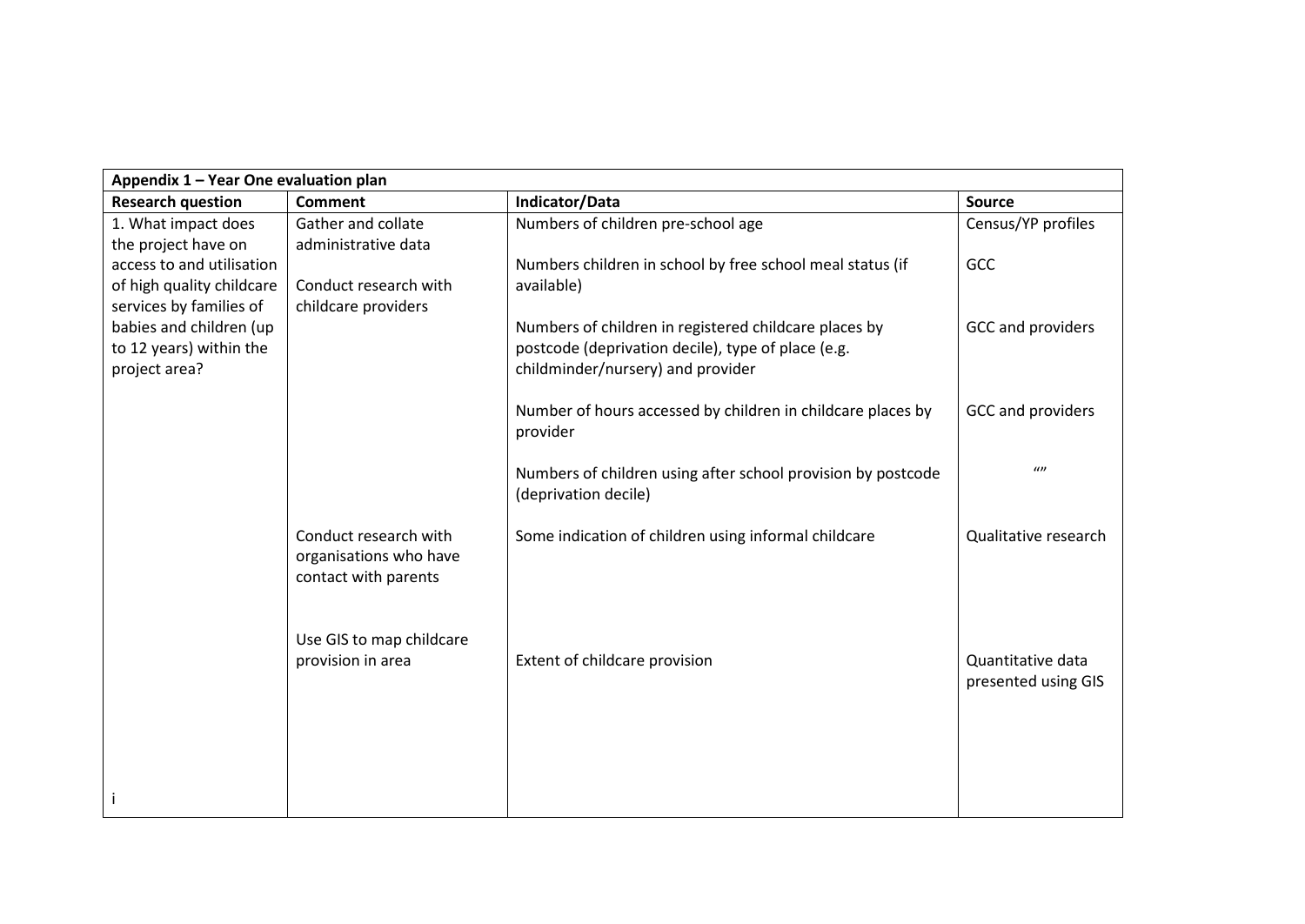| 2. What are<br>parents/carers<br>perceptions of<br>benefits/dis-benefits<br>for babies and children<br>involved in the project?                                      | Suggest some work with<br>parents who use childcare or<br>who are on waiting lists<br>focusing on 'need'                                        | Parents perceptions of current childcare provision - the gaps,<br>the strengths, the aspirations they have, whether current<br>childcare is flexible/accessible enough for them. | <b>Qualitative Research</b><br>Parent/carer focus<br>groups/paired<br>interviews                                                         |
|----------------------------------------------------------------------------------------------------------------------------------------------------------------------|-------------------------------------------------------------------------------------------------------------------------------------------------|----------------------------------------------------------------------------------------------------------------------------------------------------------------------------------|------------------------------------------------------------------------------------------------------------------------------------------|
| 3. What are children's<br>perceptions of the<br>benefits/dis-benefits of<br>engaging with the<br>project?                                                            | Nil in Year 1                                                                                                                                   |                                                                                                                                                                                  |                                                                                                                                          |
| 4. For families who do<br>not take up the offer of<br>childcare through<br>CHANGE, what are their<br>main reasons?                                                   | Nil in Year 1                                                                                                                                   |                                                                                                                                                                                  |                                                                                                                                          |
| 5. Does CHANGE allow<br>parents/carers to<br>meaningfully engage in<br>and influence decisions<br>that affect them in the<br>development of the<br>childcare model?' | Suggest this kept to<br>decisions around childcare<br>and the choices parents are<br>then able to make if good<br>quality childcare is provided | Parents/carers perceptions of how much influence they have<br>over types of childcare they use                                                                                   | Qualitative research<br>Parent/carer focus<br>groups/paired<br>interviews-<br>combine with focus<br>groups /paired<br>interviews for RQ2 |